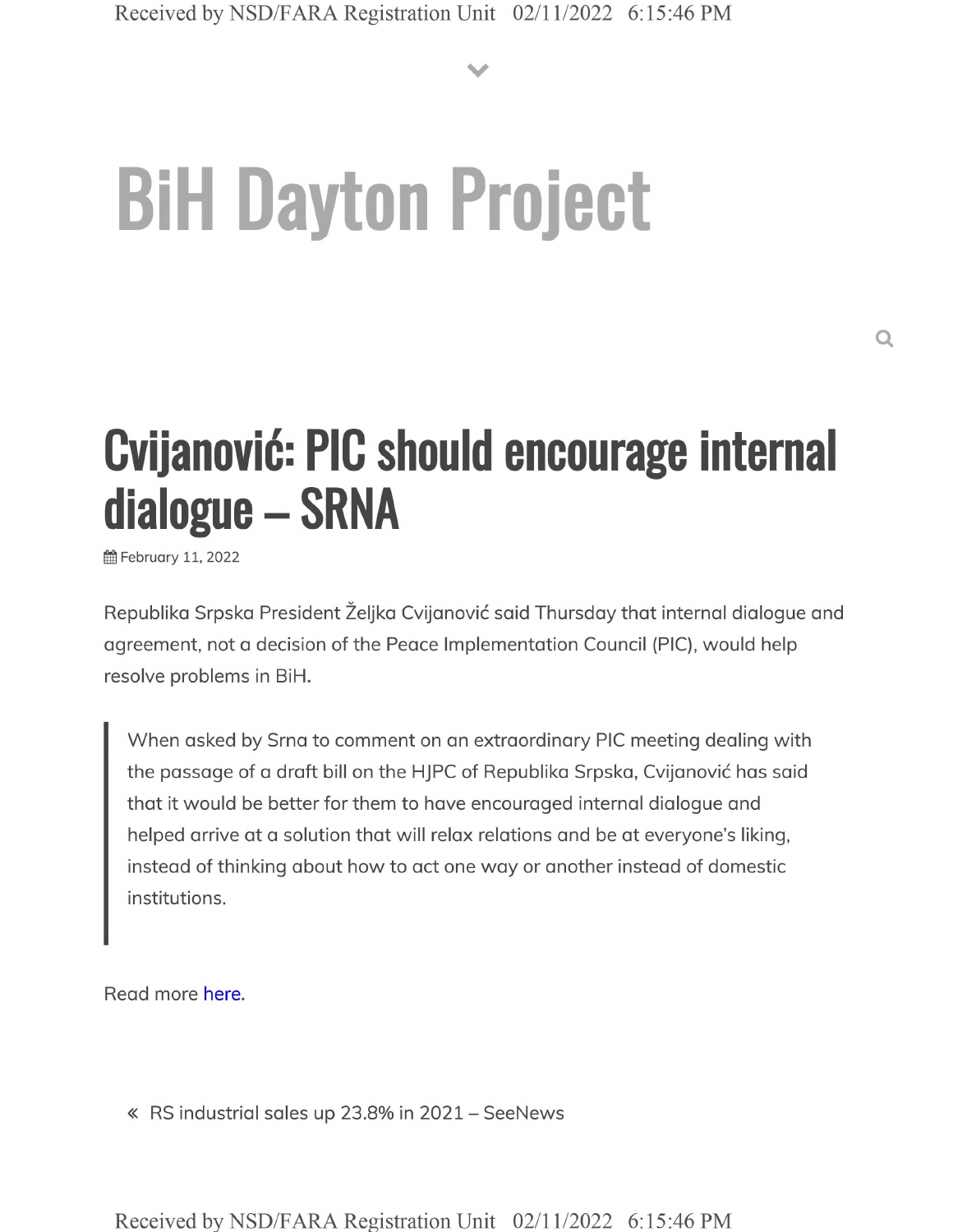RS Parliament Speaker: Establishment of RS HJPC in line with Constitution -

N1 »

### **RELATED POSTS**



**RS Parliament Speaker: Establishment of RS HJPC in line with Constitution - N1 曲 February 11, 2022** 



#### **RS industrial sales up 23.8% in <sup>2021</sup> - SeeNews 曲 February 9, 2022**

Received by NSD/FARA Registration Unit 02/11/2022 6:15:46 PM